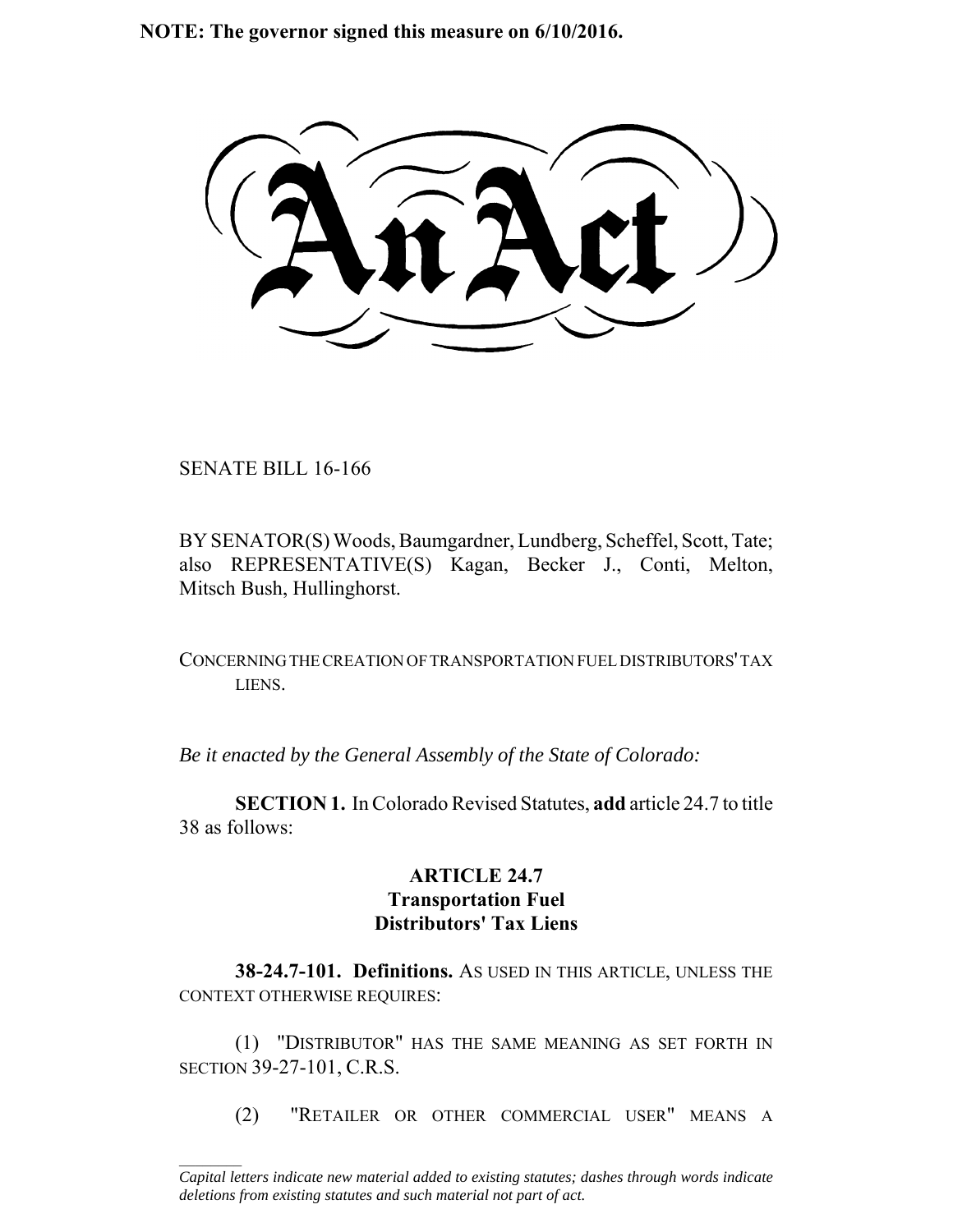COMMERCIAL ENTITY INVOLVED IN THE USE OF TRANSPORTATION FUEL FOR A TAXABLE PURPOSE UNDER ARTICLE 27 OF TITLE 39, C.R.S.

(3) "TAXES" MEANS THE TAX ON GASOLINE AND SPECIAL FUEL IMPOSED UNDER ARTICLE 27 OF TITLE 39, C.R.S.

(4) "TRANSPORTATION FUEL" MEANS ANY FLAMMABLE LIQUID USED PRIMARILY AS A FUEL FOR THE PROPULSION OF MOTOR VEHICLES, MOTOR BOATS, OR AIRCRAFT AND INCLUDES DIESEL FUEL.

**38-24.7-102. Who may have lien - amount.** WITHIN SIXTY DAYS AFTER THE DATE OF DELIVERY OF TRANSPORTATION FUEL OR AN EARLIER AGREED-UPON PAYMENT DATE, EVERY DISTRIBUTOR HAS A LIEN UPON THE PROPERTY OF A RETAILER OR OTHER COMMERCIAL USER FOR THE AMOUNT OF UNREIMBURSED TAXES PAID BY THE DISTRIBUTOR UNDER ARTICLE 27 OF TITLE 39, C.R.S., FOR EACH DELIVERY OF TRANSPORTATION FUEL TO THAT RETAILER OR OTHER COMMERCIAL USER. THE LIEN EXTENDS TO ALL BUSINESS ASSETS AND PROPERTY OF THE RETAILER OR OTHER COMMERCIAL USER, INCLUDING STOCK IN TRADE, BUSINESS, FIXTURES, AND EQUIPMENT OWNED OR USED BY THE RETAILER OR OTHER COMMERCIAL USER IN THE CONDUCT OF BUSINESS, AS LONG AS A DELINQUENCY IN THE REIMBURSEMENT CONTINUES.

**38-24.7-103. How lien obtained - lien statement.** EVERY DISTRIBUTOR INTENDING TO AVAIL HIMSELF OR HERSELF OF THE BENEFITS OF THIS ARTICLE SHALL SERVE ON THE RETAILER OR OTHER COMMERCIAL USER BY CERTIFIED OR REGISTERED MAIL, RETURN RECEIPT REQUESTED, OR BY PERSONAL SERVICE, WITHIN SIXTY DAYS AFTER COMPLETING THE DELIVERY OF TRANSPORTATION FUEL AND RECORD IN THE OFFICE OF THE COUNTY CLERK AND RECORDER OF THE COUNTY WHERE THE RETAILER OR OTHER COMMERCIAL USER IS LOCATED, A STATEMENT CONTAINING A JUST AND TRUE ACCOUNT OF THE AMOUNT DUE TO THE DISTRIBUTOR, AFTER ALLOWING ALL JUST CREDITS AND OFFSETS, AND CONTAINING A CORRECT DESCRIPTION OF THE TAXES PAID FOR THE DELIVERY OF TRANSPORTATION FUEL TO THE RETAILER OR OTHER COMMERCIAL USER AND AN AFFIDAVIT OF SERVICE OR MAILING OF THE STATEMENT. ANY IMMATERIAL ERROR OR MISTAKE IN THE ACCOUNT OR DESCRIPTION OF THE TAXES PAID DOES NOT INVALIDATE THE LIEN. THE STATEMENT REQUIRED BY THIS SECTION MUST INCLUDE THE NAME OF THE DISTRIBUTOR, THE NAME OF THE RETAILER OR OTHER COMMERCIAL USER, AND THE PHYSICAL ADDRESS OF THE RETAILER

PAGE 2-SENATE BILL 16-166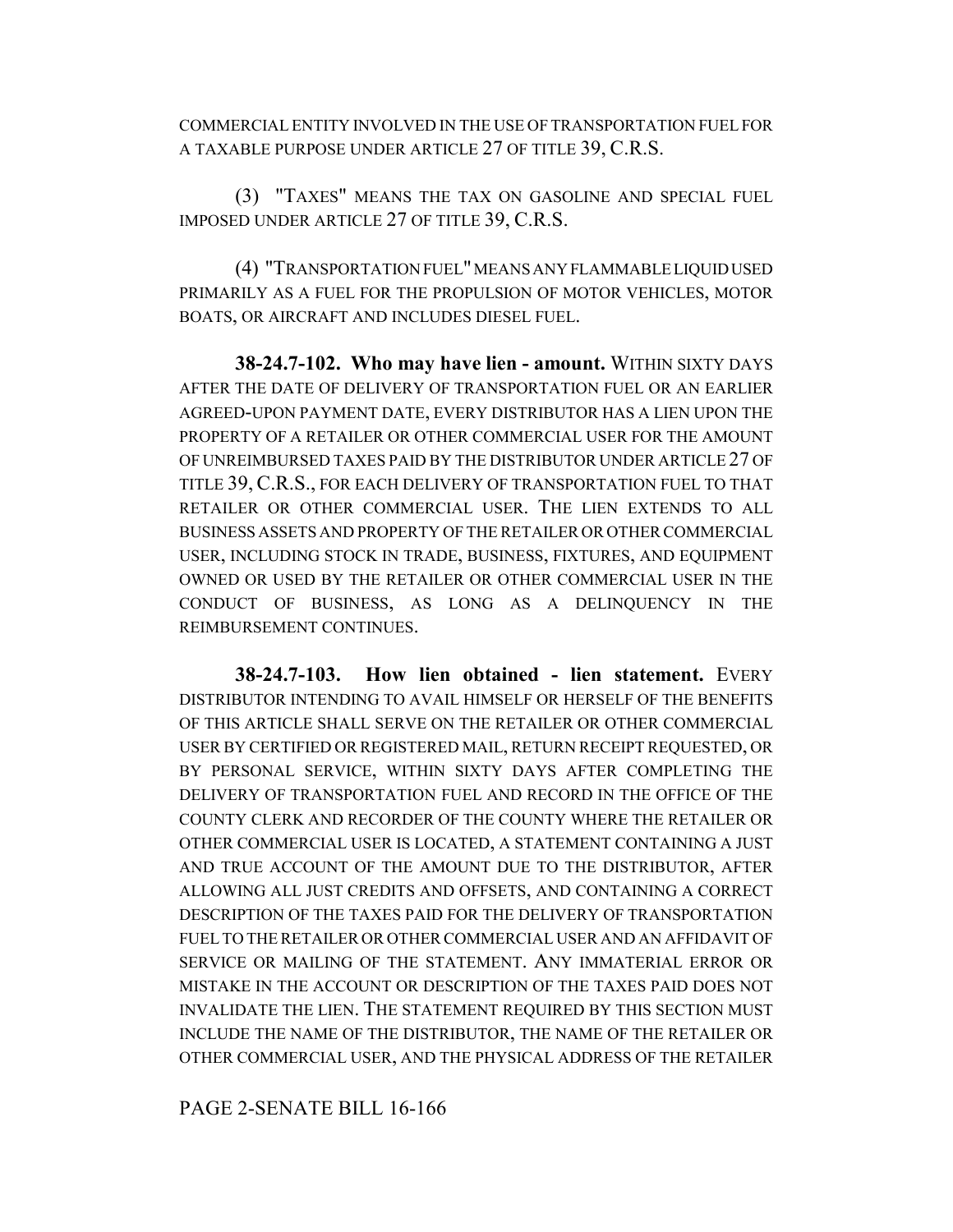OR OTHER COMMERCIAL USER IN THE COUNTY WHERE THE RETAILER OR OTHER COMMERCIAL USER IS LOCATED. THE STATEMENT MUST ALSO INCLUDE THE NAME AND PHYSICAL ADDRESS OF ANY OTHER PERSON, IF ANY, AGAINST WHOSE PROPERTY THE LIEN IS FILED AND A DESCRIPTION OF THE PROPERTY TO BE CHARGED WITH THE LIEN.

**38-24.7-104. Priority.** THE LIEN FOR TAXES FOR THE DELIVERY OF TRANSPORTATION FUEL SPECIFIED IN SECTION 38-24.7-102 IS NOT PRIOR TO AND DOES NOT TAKE PRECEDENCE OVER ANY MORTGAGE, ENCUMBRANCE, SECURITY INTEREST, OR OTHER VALID LIEN UPON THE ASSETS AND PROPERTY OF THE RETAILER OR OTHER COMMERCIAL USER, INCLUDING THE STOCK IN TRADE, BUSINESS FIXTURES, AND EQUIPMENT OWNED OR USED BY THE RETAILER OR OTHER COMMERCIAL USER IN THE CONDUCT OF THE RETAILER'S OR OTHER COMMERCIAL USER'S BUSINESS IF THE OTHER MORTGAGE, ENCUMBRANCE, SECURITY INTEREST, OR VALID LIEN ATTACHED OR WAS FILED PRIOR TO THE FILING OF A LIEN UNDER THIS ARTICLE.

**38-24.7-105. Parties.** ANY PERSON INTERESTED IN THE MATTER IN CONTROVERSY OR THE PROPERTY TO BE CHARGED WITH THE LIEN OR HAVING A LIEN ON THE PROPERTY CHARGED MAY BE MADE A PARTY TO AN ACTION FOR THE FORECLOSURE OF THE LIEN.

**38-24.7-106. Limitations of actions.** ANY ACTION FOR THE FORECLOSURE AND ENFORCEMENT OF A LIEN AUTHORIZED IN SECTION 38-24.7-102 MUST BE COMMENCED, AND A NOTICE OF COMMENCEMENT OF ACTION FILED IN THE SAME LOCATIONS AS THE LIEN STATEMENTS, WITHIN TWENTY-FOUR MONTHS AFTER THE FILING OF THE LIEN AND MUST BE FILED IN THE DISTRICT COURT FOR THE COUNTY IN WHICH THE LIEN AUTHORIZED IN SECTION 38-24.7-102 IS FILED. THE FAILURE TO FILE SUCH AN ACTION AND NOTICE ON A TIMELY BASIS RENDERS THE LIEN NULL AND VOID.

**38-24.7-107. Acknowledgment of satisfaction of lien - penalty.** WHENEVER THE INDEBTEDNESS GIVING RISE TO A LIEN UNDER THIS ARTICLE IS PAID AND SATISFIED, THE LIENOR HAS THE DUTY TO ACKNOWLEDGE SATISFACTION OF THE INDEBTEDNESS AND TO DISCHARGE THE LIEN OF RECORD. IF ANY LIENOR FAILS TO ACKNOWLEDGE SATISFACTION AND DISCHARGE OF THE LIEN WITHIN THIRTY DAYS AFTER BEING REQUESTED TO DO SO BY A PERSON HAVING A PROPERTY INTEREST IN THE ASSETS AND PROPERTY OF THE RETAILER OR OTHER COMMERCIAL USER, INCLUDING THE STOCK IN TRADE, BUSINESS FIXTURES, AND EQUIPMENT OWNED OR USED BY

PAGE 3-SENATE BILL 16-166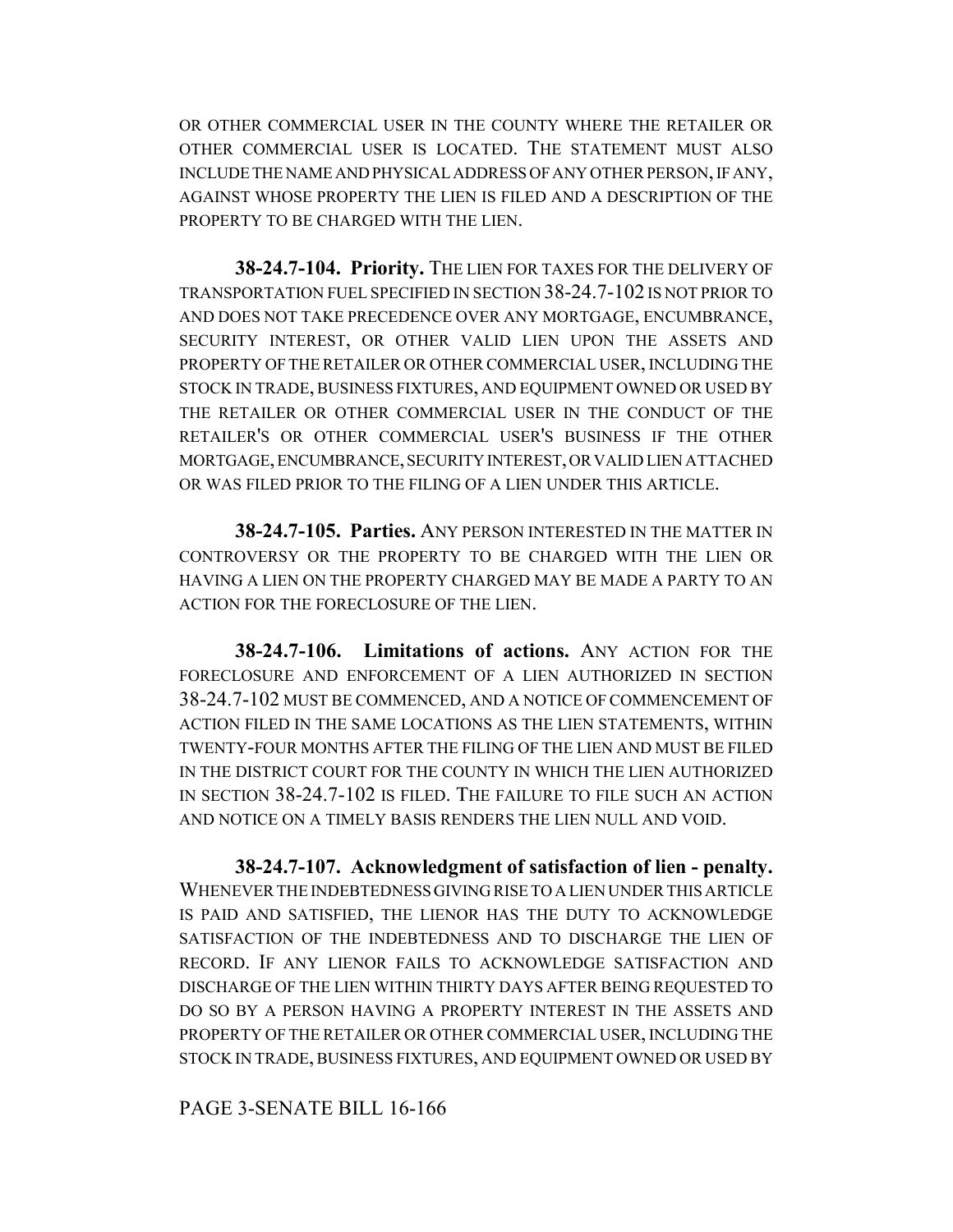THE RETAILER OR OTHER COMMERCIAL USER IN THE CONDUCT OF THE RETAILER'S OR OTHER COMMERCIAL USER'S BUSINESS, THE LIENOR IS LIABLE TO ANY PERSON INJURED IN THE AMOUNT OF THE INJURY AND THE COSTS OF THE ACTION.

**SECTION 2. Act subject to petition - effective date applicability.** (1) This act takes effect at 12:01 a.m. on the day following the expiration of the ninety-day period after final adjournment of the general assembly (August 10, 2016, if adjournment sine die is on May 11, 2016); except that, if a referendum petition is filed pursuant to section 1 (3) of article V of the state constitution against this act or an item, section, or part of this act within such period, then the act, item, section, or part will not take effect unless approved by the people at the general election to be held in November 2016 and, in such case, will take effect on the date of the official declaration of the vote thereon by the governor.